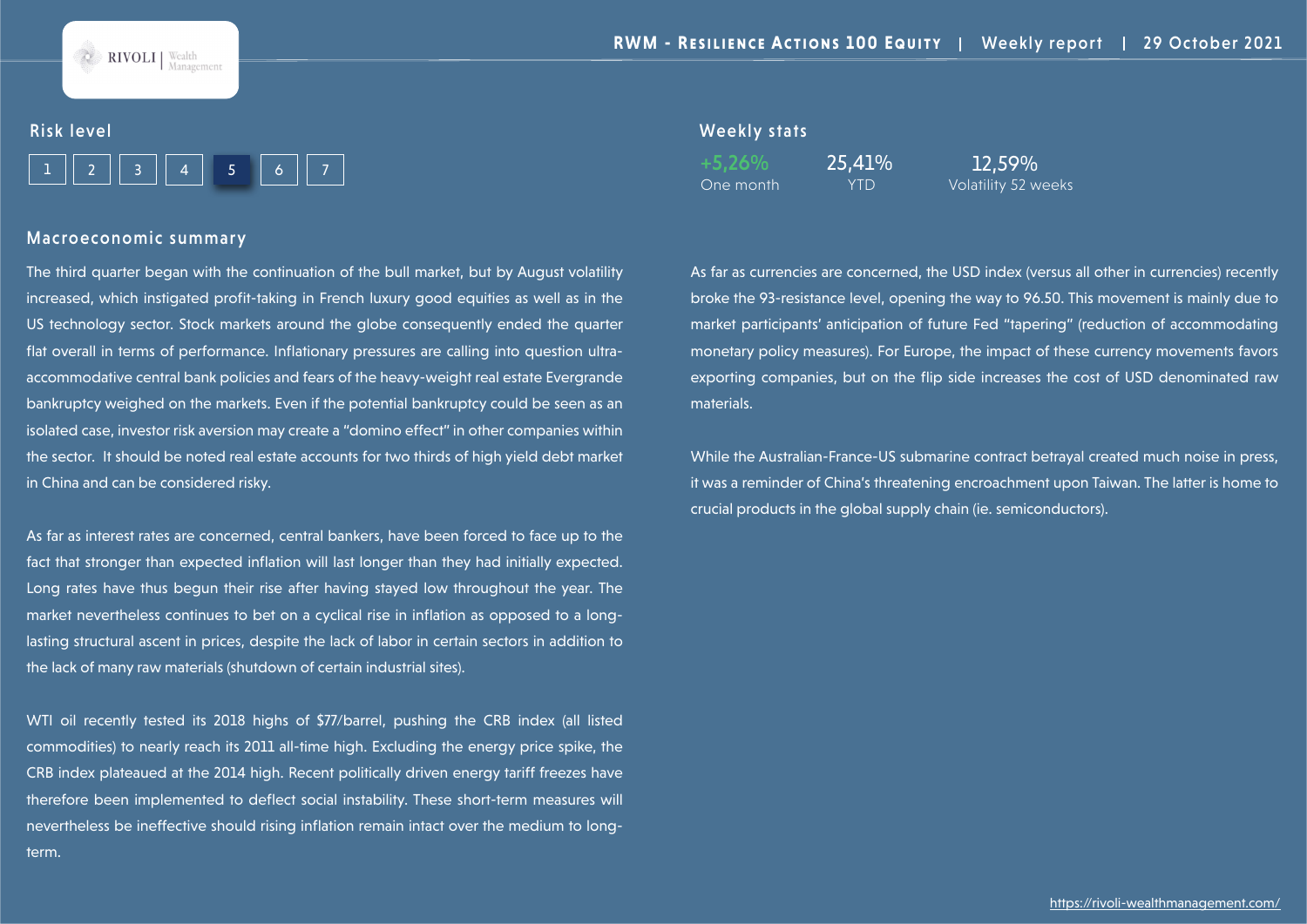## Financial statistics

|                             | <b>RWM - Resilience</b><br><b>Actions 100 Equity</b> | <b>BBG World Large &amp;</b><br><b>Mid Cap</b> |
|-----------------------------|------------------------------------------------------|------------------------------------------------|
| <b>Performance YTD</b>      | $+25,41%$                                            | $+23,53%$                                      |
| <b>Performance 1 month</b>  | $+5,26%$                                             | +4,80%                                         |
| <b>Performance 3 months</b> | $+5,76%$                                             | $+5,54%$                                       |
| <b>Performance 6 months</b> | $+11,06%$                                            | $+11,14%$                                      |
| <b>Performance 52 weeks</b> | $+47,42%$                                            | $+36,81%$                                      |
| <b>Volatility 52 weeks</b>  | 12,59%                                               | 10,52%                                         |
| <b>Number of funds</b>      | 53                                                   | > 3500                                         |

|                     | <b>RWM - Resilience Actions 100</b><br><b>Equity</b> |
|---------------------|------------------------------------------------------|
| <b>Beta</b>         | 0,85                                                 |
| <b>Sharpe ratio</b> | 3,90                                                 |
| Top 5 weight        | 24,61%                                               |
| Top 10 weight       | 47,39%                                               |



Period from 31/12/2020 to 29/10/2021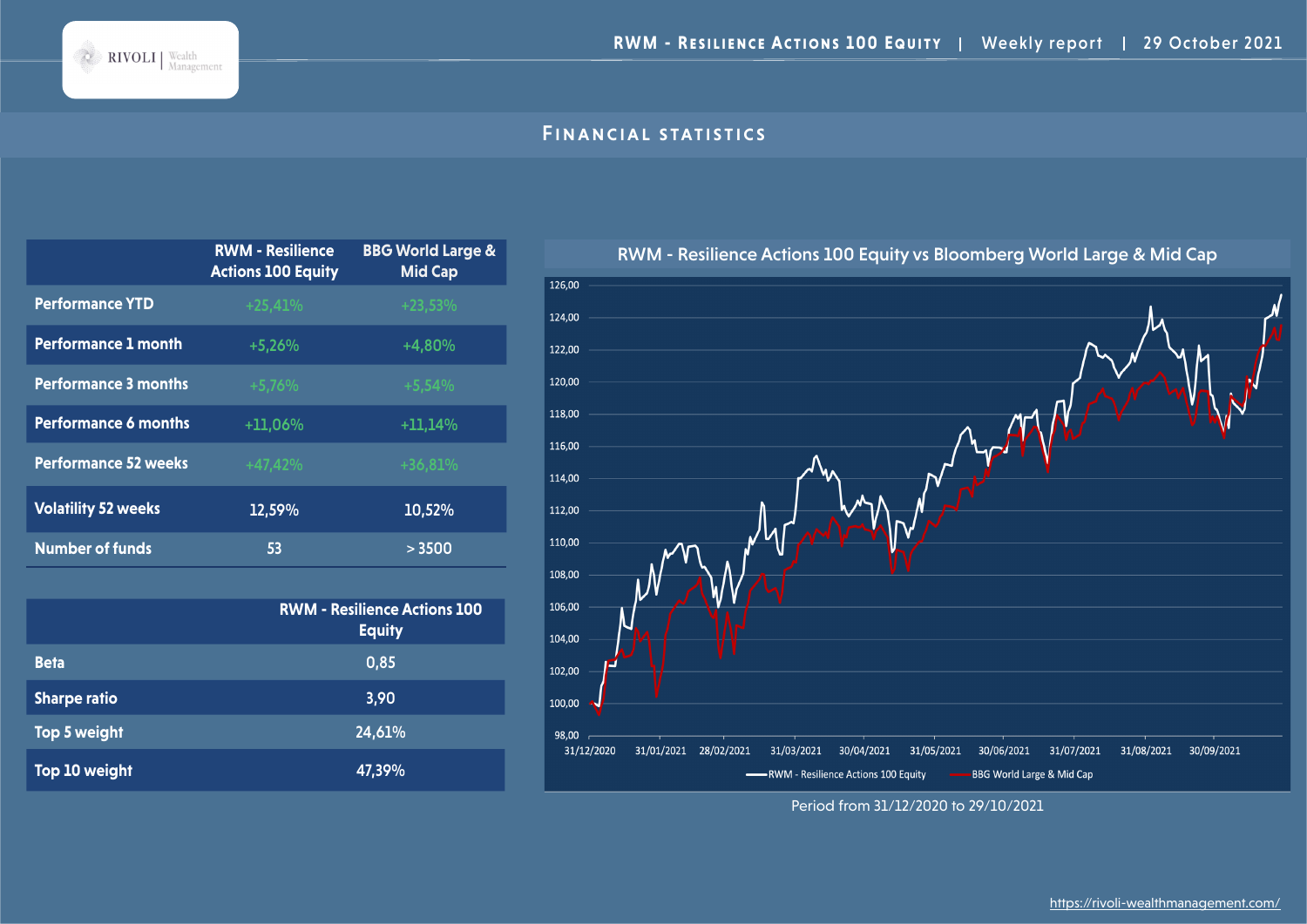

# DISTRIBUTION OF RWM - RESILIENCE ACTIONS 100 EQUITY



| <b>EQUITY</b>                   | 79,16%             |  |
|---------------------------------|--------------------|--|
| <b>CASH</b>                     | 7,84%              |  |
| <b>FUNDS</b>                    | <u>7,</u> 84%      |  |
| <b>FIXED INCOME</b>             | 10,27%             |  |
| <b>DERIVATED</b>                | $-2,05%$           |  |
| <b>Distribution by currency</b> |                    |  |
| <b>DEVISE</b>                   | <b>RÉPARTITION</b> |  |
| Euro                            | 51,36%             |  |
| <b>Dollar US</b>                | 44,30%             |  |
| Couronne Suédoise               | 2,29%              |  |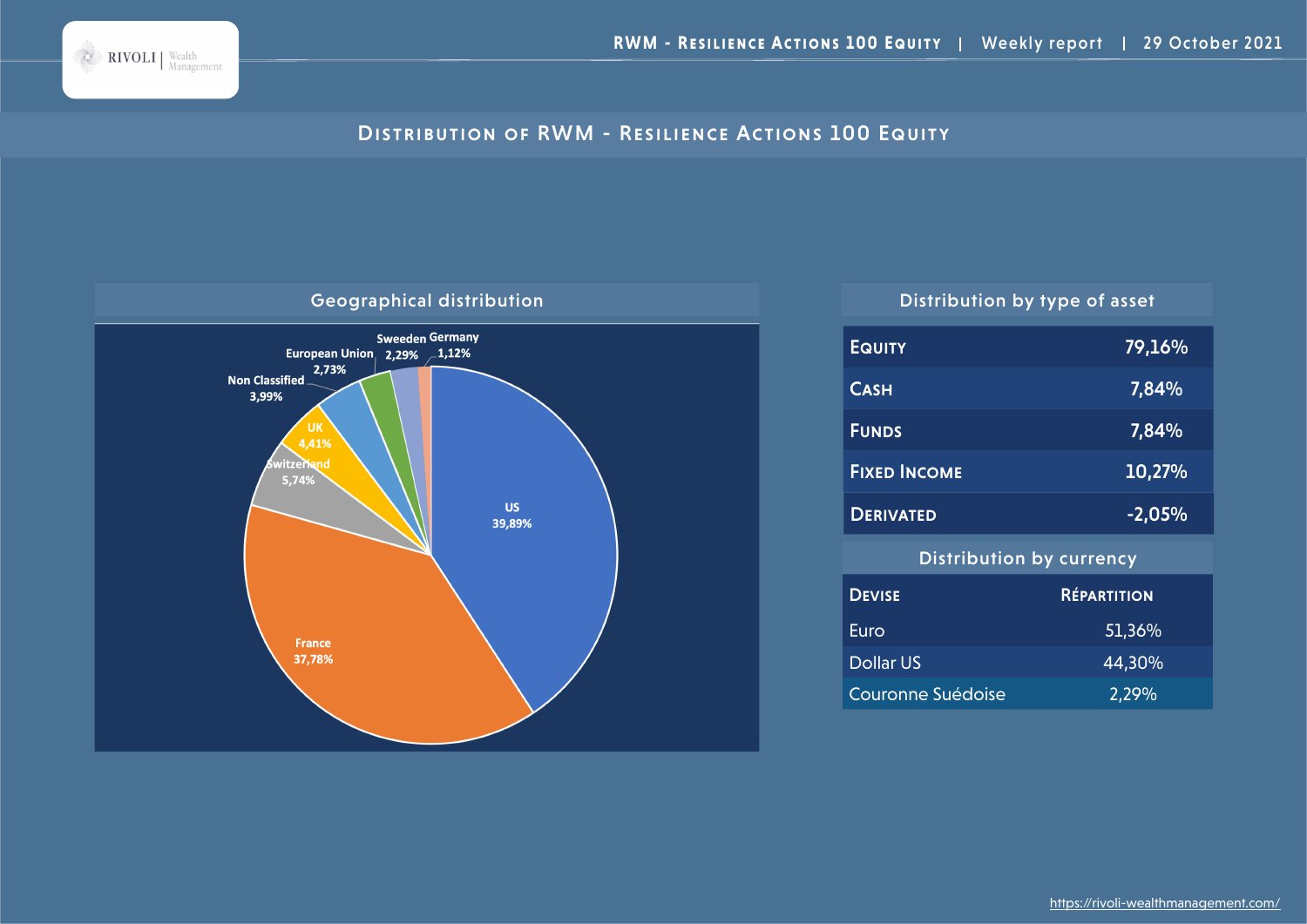

#### EXTRA-FINANCIAL STATISTICS

#### ESG Rating

|                    | <b>RWM - Resilience Actions</b><br><b>100 Equity</b> | <b>Bloomberg World Large &amp; Mid</b><br>Cap |
|--------------------|------------------------------------------------------|-----------------------------------------------|
| <b>ESG</b>         | 42.22%                                               | 33,68%                                        |
| <b>Environment</b> | 27,52%                                               | 20,94%                                        |
| <b>Social</b>      | 52,95%                                               | 44.81%                                        |
| <b>Governance</b>  | 62,88%                                               | 48,82%                                        |

## Rating of each stock

The ESG rating of each stock is based on a global universe.

ESG ranking Mame Name E S G ESG UNIBAIL-RODAMCO-WEST-FIELD 30,683% 68,243% 69,312% 49,677% CISCO SYSTEMS INC 34,177% 62,900% 63,392% 48,637% FORD MOTOR CO 30,066% 56,329% 75,100% 46,951% INTEL CORP 29,200% 60,600% 67,650% 46,310% PEPSICO INC 27,337% 61,964% 65,269% 45,312% LVMH MOET HENNESSY LOUIS VUI 34,374% 49,429% 56,727% 43,361% LEGRAND SA 29,943% 45,057% 69,277% 42,344% Teleperformance 21,560% 58,164% 68,512% 41,932% LIBERTY GLOBAL PLC-A 23,731% 52,814% 66,538% 41,018% STMICROELECTRONICS NV 22,840% 63,536% 50,485% 40,578% APPLE INC 36,211% 34,700% 58,115% 40,139% MICRON TECHNOLOGY INC 24,586% 38,843% 66,858% 37,317% BETSSON AB-B 17,574% 53,971% 53,142% 35,607% AMAZON.COM INC 22,960% 34,714% 49,946% 31,884% GROUPE LDLC 0,000% 0,000% 0,000% 0,000% S.O.I.T.E.C. 0,000% 0,000% 0,000% 0,000% TRANSGENE SA 0,000% 0,000% 0,000% 0,000% VALNEVA SE 0,000% 0,000% 0,000% 0,000%



The ESG trajectory over 8 years is based on a calculation of the scores of each stock compared to its sector of activity.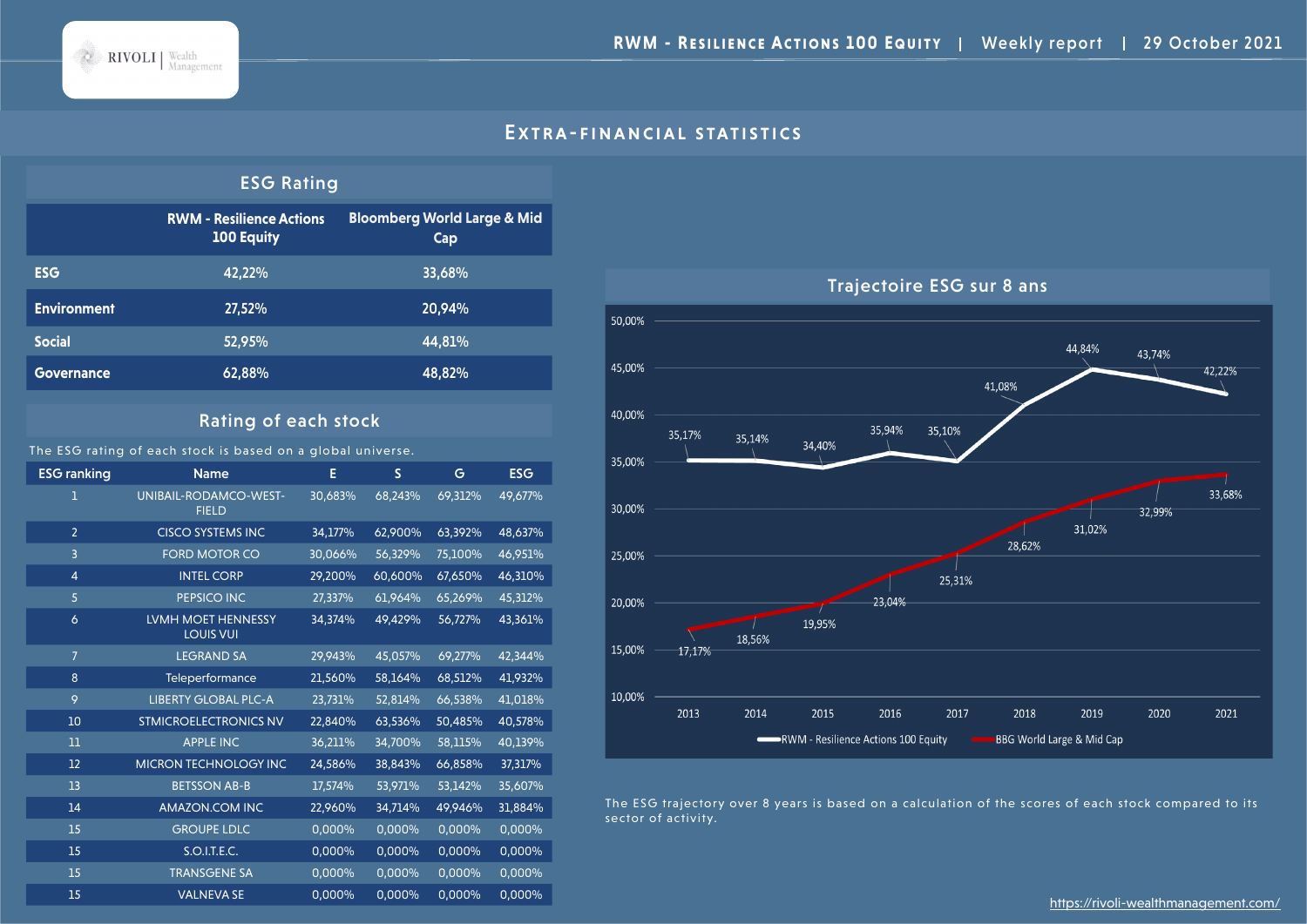

## ESG rating methodology and regulation

## ESG rating via big data exploitation

## Blue Colibri AM's rating method

| Environment | 50% |
|-------------|-----|
| Social      | 30% |
| Governance  | 20% |

#### **BIG DATA**

Selection of **750 to 1,500 ESG** fields on all listed companies, whereas only 30 are required by regulation.

#### Suitable metrics

**180 ESG metrics** selected on the Environment, Social and Governance axes to cover all business sectors with a **50% overweight on Environment** on the ESG rating.

## ESG ratings

**Transparency of the rating 8-year ratings of all fields Very broad company universe (Bloomberg World Large & Mid Cap)**

| <b>REGULATION</b>                                                                                          |                                                                                          |                                                                                                       |
|------------------------------------------------------------------------------------------------------------|------------------------------------------------------------------------------------------|-------------------------------------------------------------------------------------------------------|
| ENTITY $(*)$                                                                                               | PRODUCT <sup>(**)</sup>                                                                  |                                                                                                       |
| <b>Section 3</b><br>General<br>policy<br>on<br>sustainability risks                                        | Section 6<br><b>Estimated impact on product</b><br>performance                           |                                                                                                       |
| Information to be published<br>on the website                                                              | <b>Section 8</b><br>E and/or S characteristics                                           |                                                                                                       |
| <b>Section 4</b><br>General policy on negative<br>impacts<br>Information to be published<br>on the website | <b>Section 11</b><br>Overall<br>impact of the<br>product on<br>sustainability<br>factors | <b>Section 11</b><br><b>Estimation of</b><br>compliance<br>with E or S<br>characteris-<br><b>tics</b> |
|                                                                                                            | Section 5 & 6<br>Share of investments<br>sustainable activities                          | in.                                                                                                   |

(\*) all financial stakeholders are concerned: asset management companies, private banks, financial advisors...

(\*\*) all financial products are concerned: securities accounts, managed mandate, mutual funds, life insurance contracts, ...

More informations on htpps://blue-colibri-am.com